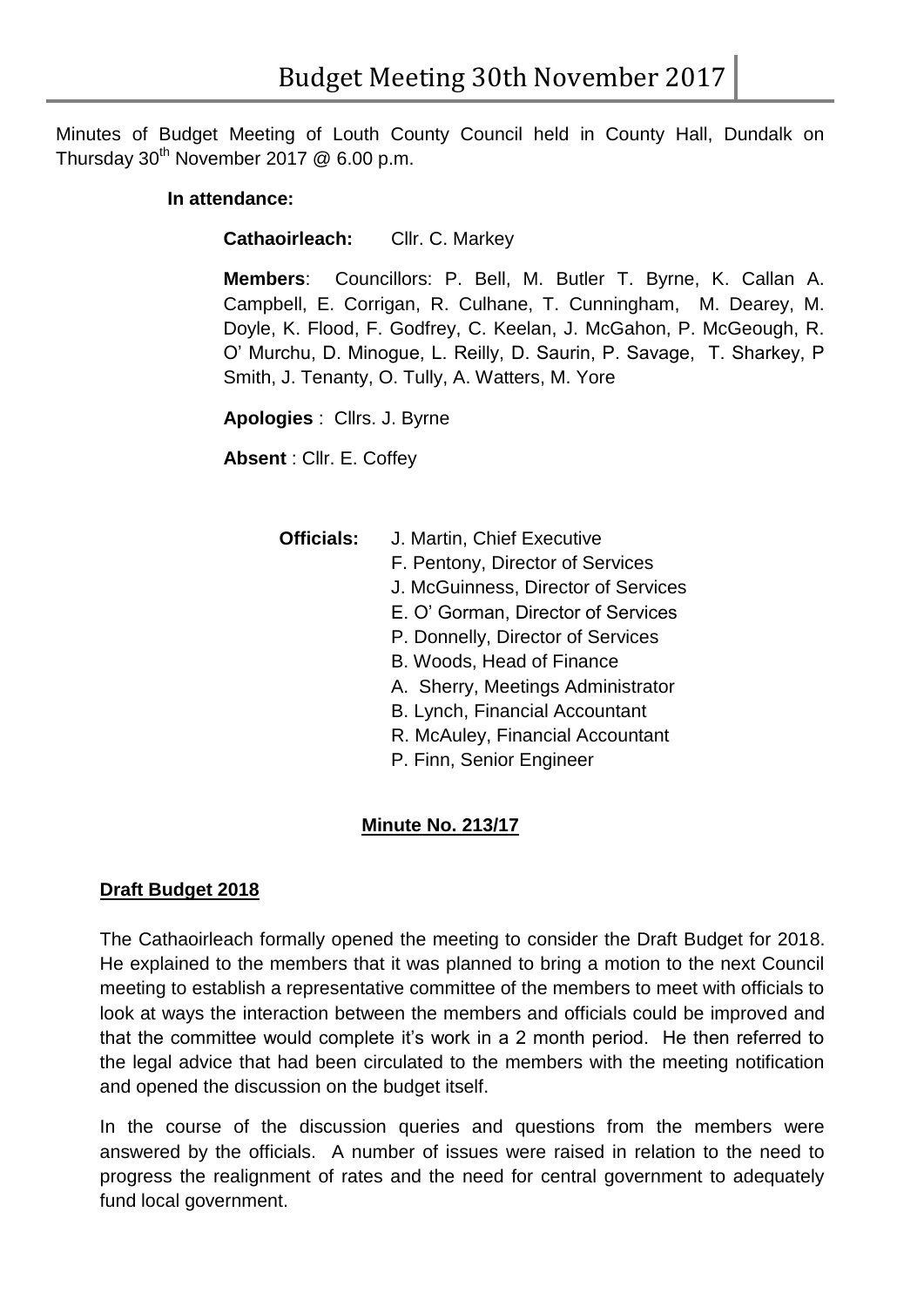It was proposed by Cllr. C. Keelan and seconded by Cllr. P. Savage that the funding for the municipal discretionary budgets should be divided proportionally based on the number of Councillors representing the municipal district.

A roll call vote followed:

**For:** Cllrs. M. Butler, M. Dearey, M. Doyle, C. Keelan, J. McGahon, P. Savage

Total: **Six (6)** 

**Against:** Cllrs**.** P. Bell, T. Byrne, K. Callan, A. Campbell, E. Corrigan, R. Culhane, T. Cunningham, K. Flood, F. Godfrey, C. Markey, P. McGeough, D. Minogue, R. O' Murchu, L. Reilly, D. Saurin, T. Sharkey, P. Smith, O. Tully, J. Tenanty, M. Yore

Total: **Twenty (20)** 

**Absent:** Cllrs. J. Byrne, E. Coffey, A. Watters **(3)**

A number of proposals were suggested in the course of the discussion involving reducing the discretionary budget for Economic Development. The Chief Executive expressed her concern at the negative impact that may have on job creation in the County.

It was proposed by Cllr. P. Smith and seconded by Cllr. M. Dearey to transfer €15,000 from D0903 (Town Twinning) and €20,000 from D0905 (Economic Development and Promotion) to A0501 (Homeless Grants Other Bodies).

The following amendment to the motion was proposed by Cllr. P. Bell, seconded by P. Smith and agreed by the members;

"To be spent by the Municipal Districts on homeless and social support organisations"

A roll call vote followed in relation to the amended motion:

**For:** Cllrs. P. Bell, T. Byrne, K. Callan, R. Culhane, M. Dearey, M. Doyle, F. Godfrey, J. McGahon, D. Minogue, L. Reilly, P. Savage, P. Smith, J. Tenanty, O. Tully, M. Yore

Total: **Fifteen (15)** 

**Against:** Cllrs**.** M. Butler, A. Campbell, E. Corrigan, T. Cunningham, K. Flood, C. Keelan, C. Markey, P. McGeough, R. O' Murchu, D. Saurin, T. Sharkey

Total: **Eleven (11)** 

**Absent:** Cllrs. J. Byrne, E. Coffey, A. Watters **(3)**

The motion was passed.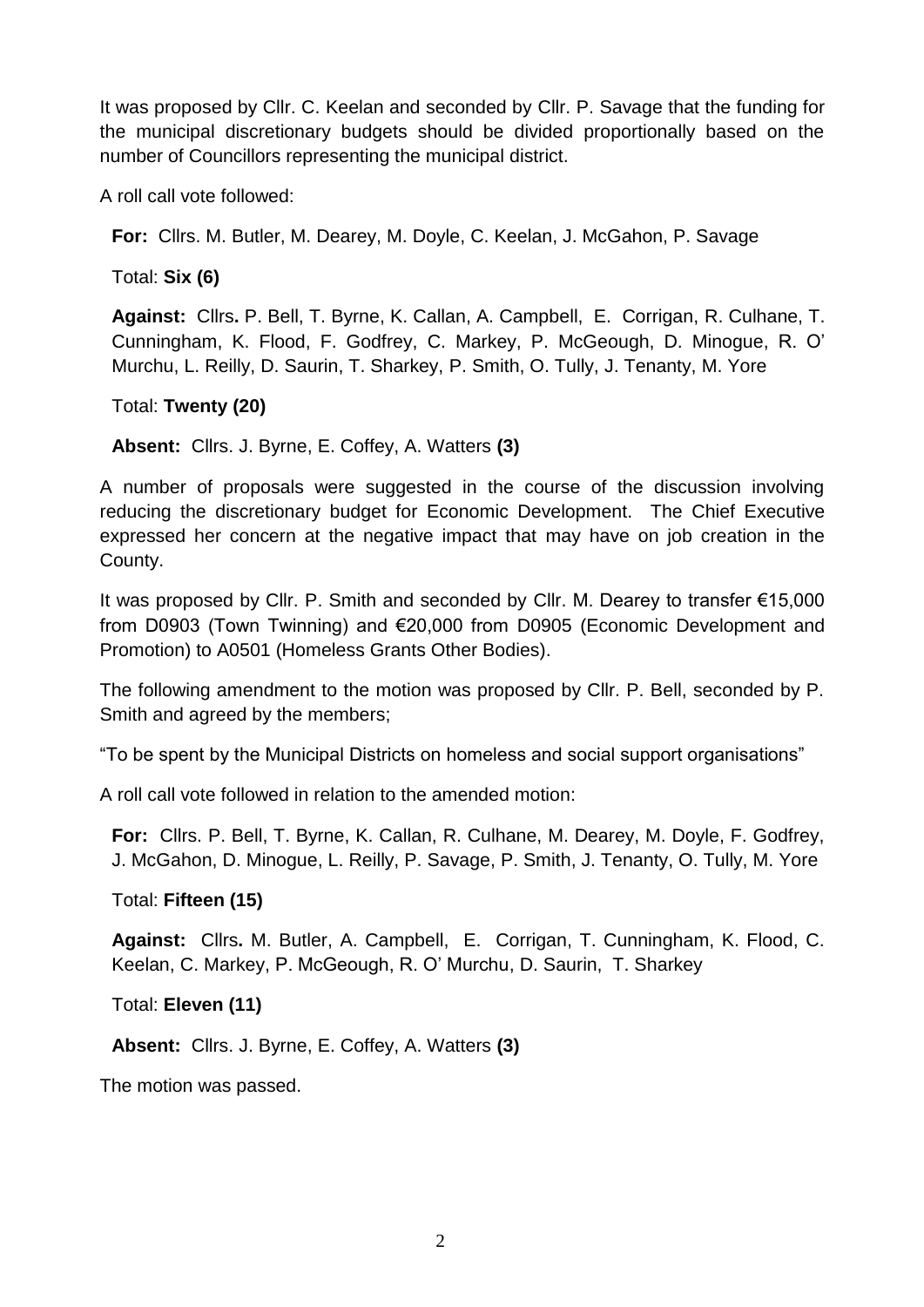It was proposed by Cllr. P. Bell and seconded by Cllr. P. Smith to transfer €25,000 from D0905 (Economic Development and Promotion) to the provision of additional recycling bring banks.

A roll call vote followed:

**For:** Cllrs. P. Bell, T. Byrne, K. Callan, F. Godfrey, C. Keelan, P. Smith, J. Tenanty

Total: **Seven (7)** 

**Against:** Cllrs**.** M. Butler, A. Campbell, E. Corrigan, R. Culhane, T. Cunningham, M. Dearey, M. Doyle, K. Flood, C. Markey, J. McGahon, P. McGeough, D. Minogue, R. O' Murchu, L. Reilly, D. Saurin, P. Savage, T. Sharkey, O. Tully, M. Yore

Total: **Twenty (19)** 

**Absent:** Cllrs. J. Byrne, E. Coffey, A. Watters **(3)**

The motion was defeated

Following a lengthy discussion on the possible reintroduction of bring banks for plastics in which a number of suggestions were raised it was proposed by Cllr. M. Doyle, seconded by Cllr. M. Butler and agreed by the members that the issue should be examined by the Planning and Environment Strategic Policy Committee.

It was proposed by Cllr. Liam Reilly, seconded by M. Butler and agreed by the members to transfer €15,600 from H0904 (Expenses LA Members) to F0401 (Community Grants)

It was proposed by Cllr. P. Bell, seconded by Cllr. P. Smith and agreed by the members to transfer €50,000 from H0907 (Retirement Gratuities) to H0904 (Expenses LA members) to cover the additional expenditure in relation to circular LG07-2017 Expenses and Allowances of Local Authority members.

## **Adoption of the Budget**

Proposed: by: Cllr. F. Godfrey

Seconded by: Cllr. P. Bell

And resolved

That having considered the draft budget, subject to the provisions of Section 103 of the Local Government Act 2001 (as amended by the Local Government Reform Act 2014) to pass a resolution adopting the draft budget for 2018 with the following amendments;

€15,000 from D0903 (Town Twinning) and €20,000 from D0905 (Economic Development and Promotion) to be transferred to A0501 (Homeless Grants Other Bodies).

€15,600 from H0904 (Expenses LA Members) to be transferred to F0401 (Community Grants)

€50,000 from H0907 (Retirement Gratuities) to be transferred to H0904 (Expenses LA members)